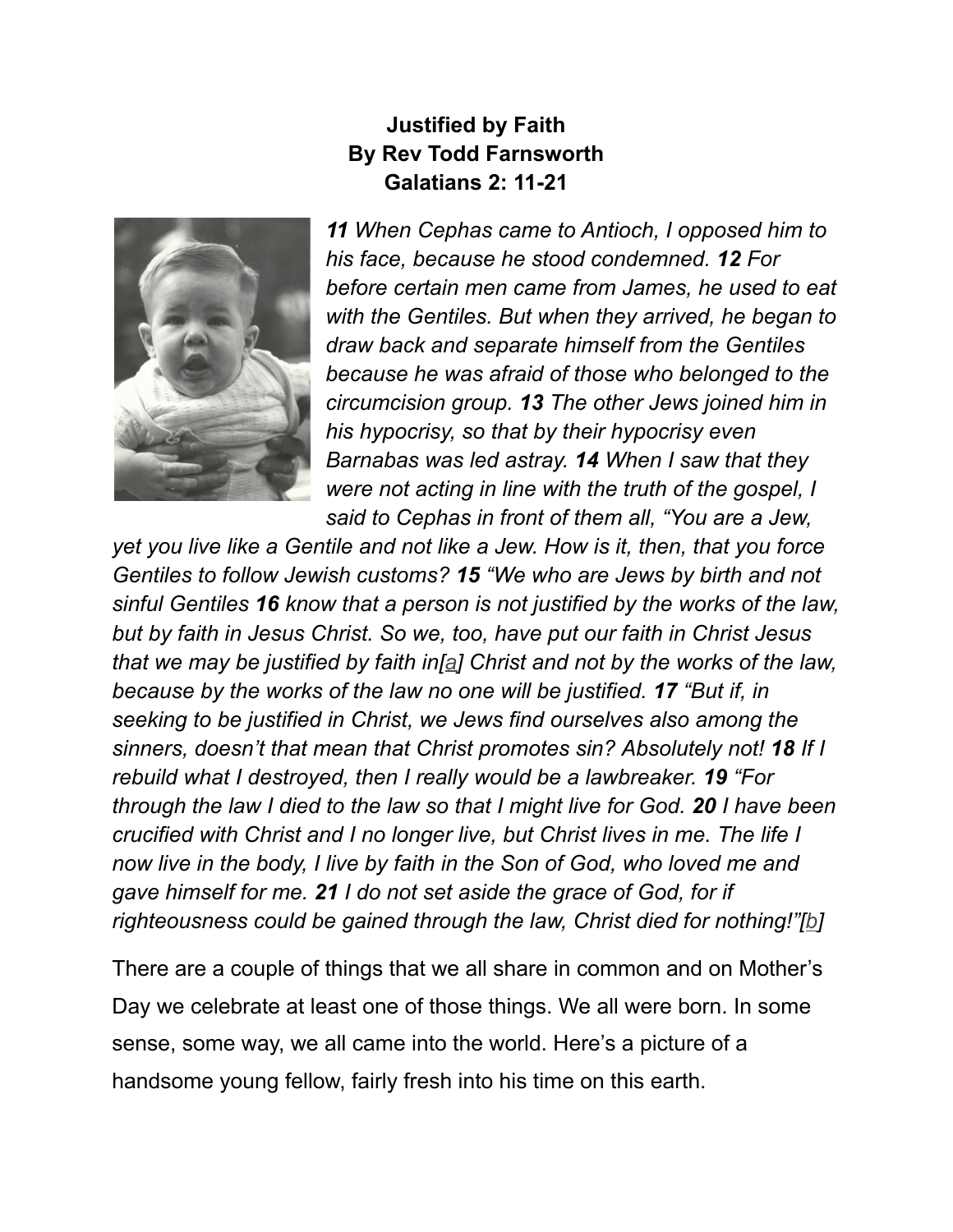

I like his haircut. Nice smile. Looks a little confused. Who knows, he might grow out of that! As he looks at the camera he has no idea that when he turns 58 he will be sitting on the cusp of a world pandemic. He can't imagine that he'll be living out that pandemic in the state of NY (how could he, he's just a baby!) or that as the pandemic shifts a little bit, he'll be preaching outdoors and via zoom to a lovely congregation.

The second thing we share in common is that we all had a birth mother. Let's see that next picture.



The woman who birthed us in some fashion into this world and who may or may not have been able to stay around to watch us grow up. Our birth mother may be different from our Mother. Our Mother is (usually, though not always) a woman, who cared for us, protected us, taught us, loved us

through our good times and our ugly times. No matter what was going on, she was there for us. This is a picture of my Mother. Her name is Olive. She was not my birth mother. Nonetheless, as my mother, she loved me and she knew how to get under my skin! With a certain look or a particular tone of voice, I was pretty sure if I had crossed a line or somehow disappointed her. I also got the idea if she was proud of me, or worried about me. Mother-child relationships can be complicated no matter how old we are.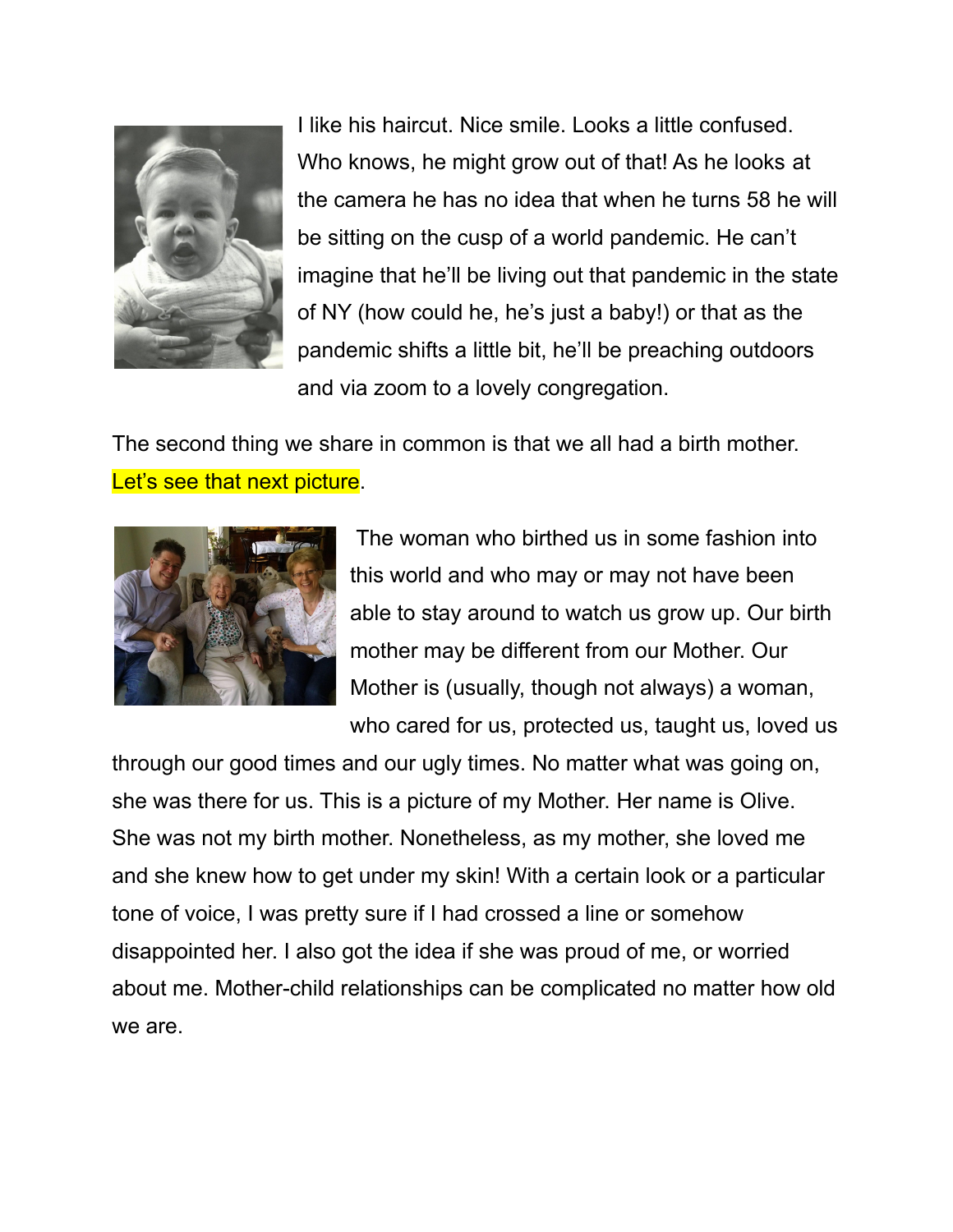I bring up the *complication* part because, as much as I knew Olive loved me, I also knew that I wanted to keep her loving me. I would do pretty much anything to not get that "what do you think you're doing?" look or that "I can't believe you did that" edge in her voice. And so I'd do a little dance, keep up appearances. I tried to anticipate what it was that would keep her happy. I'd choose my words carefully. Time my gestures. Make sure I made enough eye contact to let her know I cared.

I'm not sure I was always successful in my dance routine. In fact, every time we took leave of her, I was sure she wanted us to stay longer…my words and my feet became clumsy. Instead of 1-2-3-dip, 1-2-3-twirl, I would stagger and slur and concede to one more cup of coffee or maybe a game of BINGO and in the end...it would never be enough. She'd be disappointed that I was going. She'd be sad that we couldn't...wouldn't...stay just a little bit longer.

Maybe you had a similar experience with someone who was or is Mom to you. It's can be complicated...right? Because there is this bond between you.

Anyway, today's text from Paul's letter to the Galatians reminds me of this predicament. If the story sounds familiar it's because it is familiar. We heard the same issue being debated last Sunday. It was a recurring theme in the early church and Paul makes a similar case. He says:

*"We who are Jews by birth and not sinful Gentiles 16 know that a person is not justified by the works of the law, but by faith in Jesus Christ. So we, too, have put our faith in Christ Jesus that we may be justified by faith in[[a](https://www.biblegateway.com/passage/?search=Galatians+2%3A+11-21&version=NIV#fen-NIV-29098a)] Christ and not by the works of the law, because by the works of the law no one will be justified.*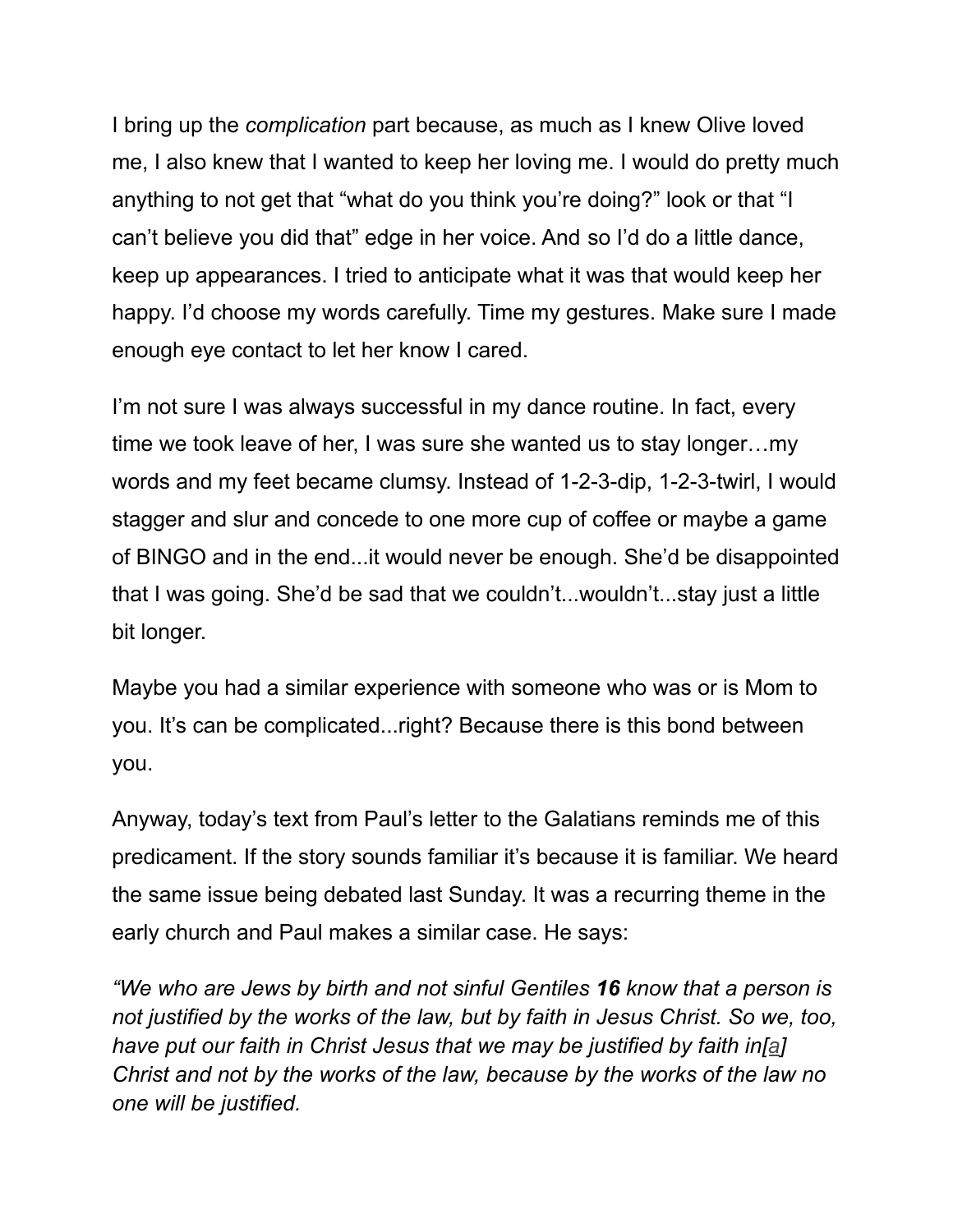The people in the early church who had come to Jesus by way of Moses and the prophets and circumcision believed that the only way that they could be right with God was to follow those dance steps. They had to learn the rules and pay attention to the music that was playing. For anyone who has read even a little of the Old Testament you know, that's a lot of rules. Written rules and unwritten rules. There was a lot of room for disappointing our deity who just wanted us to stay a little longer…there was a lot of focus on doing the dance right.

*We who are Jews by birth and not sinful Gentiles.*..the commentators believe that Paul is speaking with his tongue somewhat lodged in his cheek. He is poking at the erroneous understanding of us and them, and he is proclaiming that those who have been claimed by Jesus, who have received his Spirit and have found salvation therein, understand that the expectations of pleasing God in order to be loved are not how Christianity works. Paul is describing an evolution of thought to a people who are yearning to be loved. Like the little boy at the top of your bulletins (and some of you), the Galatians were trying to do things correctly to please their Mother Lord in order to receive the pats on the head or the keys to the realm of God that they perceived were the reward. They didn't want to let God down.

Paul proclaims to all of us who long for a healthy relationship, a lasting communion with God that, *a person is not justified by the works of the law, but by faith in Jesus Christ.* That word *"justified"* is a great word. It works in the past, the present, and in the future. It is an eternal word that speaks to an eternal kinship, and an eternal bond of love, that is not dependent on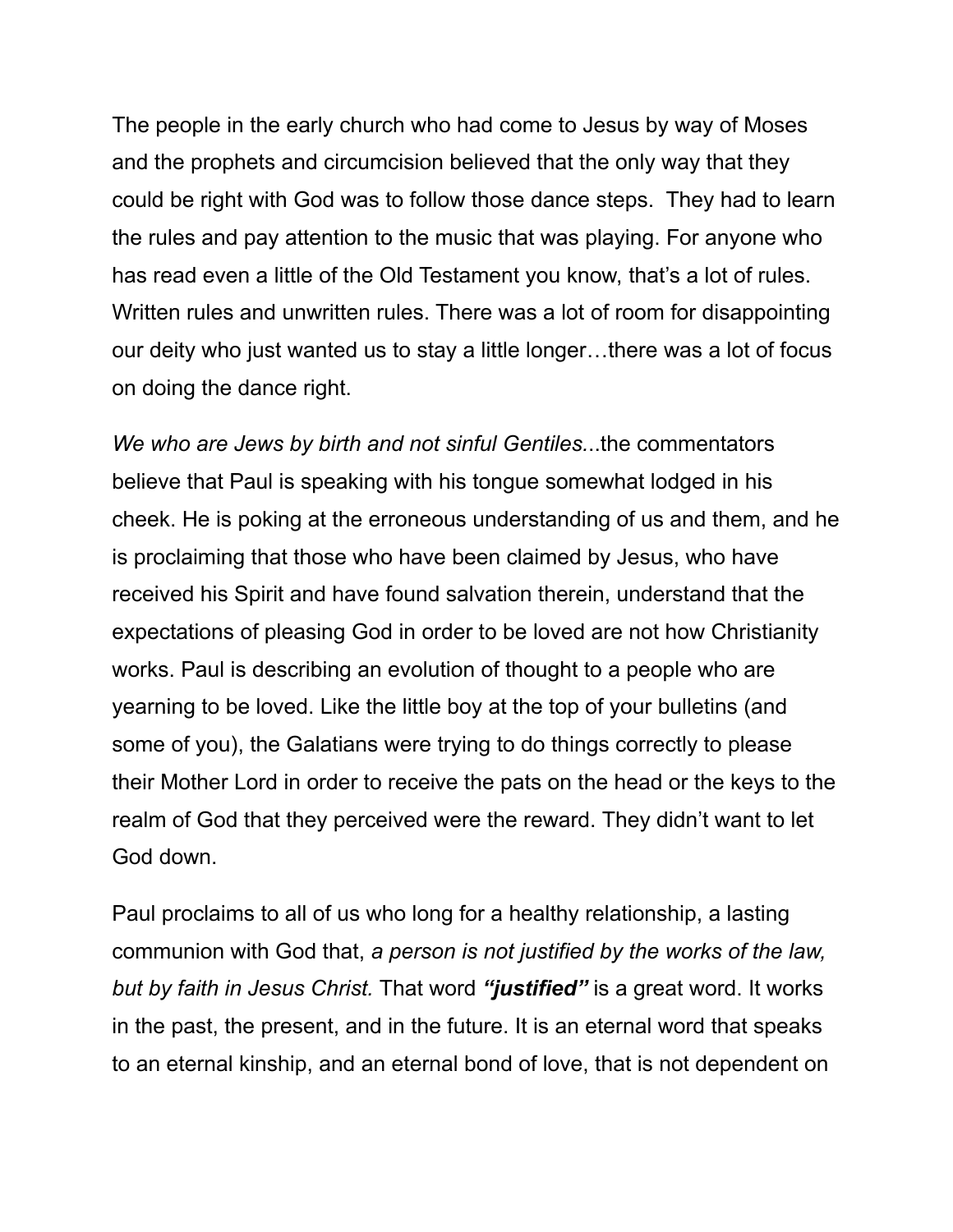what we do. Justified is an eternal word that is dependent on *who God is*...no dance lessons necessary.

Paul asserts that we can be distracted by the rules of the dance and lose sight of our partner if we believe that our relationship is based on following a chart.

I believe that is what happened with Olive, and I regret it. Instead of just enjoying the time we had together I was often consumed with this tango of terror I had created. Looking back, I'm not sure Olive cared much about my well-rehearsed moves. She might have even been confused by them. **She just loved me.** She enjoyed my company. She liked to laugh and listen to my stories. She could share her occasional worries and hopes with me. We held in common a sacred time and important values. That was enough for Olive.

Reflecting on this text, I think that she genuinely felt sad when I would leave, because we had such a good time when we were together. But instead of just holding out my hand and allowing her to lead in love (when we were together or apart) I would get anxious and grumpy and I fretted away a lot of our time together, focused on stuff that was not really all that vital.

Paul didn't want the Galatians to fret away their time spent with God. He wanted them to keep their eyes on the One who was most essential to their lives and living. He was hopeful that they would learn to hold out their hands and receive the love that God had to offer. It didn't have to be as complicated as Cephas was indicating. Cephas knew better. He was enjoying the fruits of how Jesus had taught them to dance with the Lord.